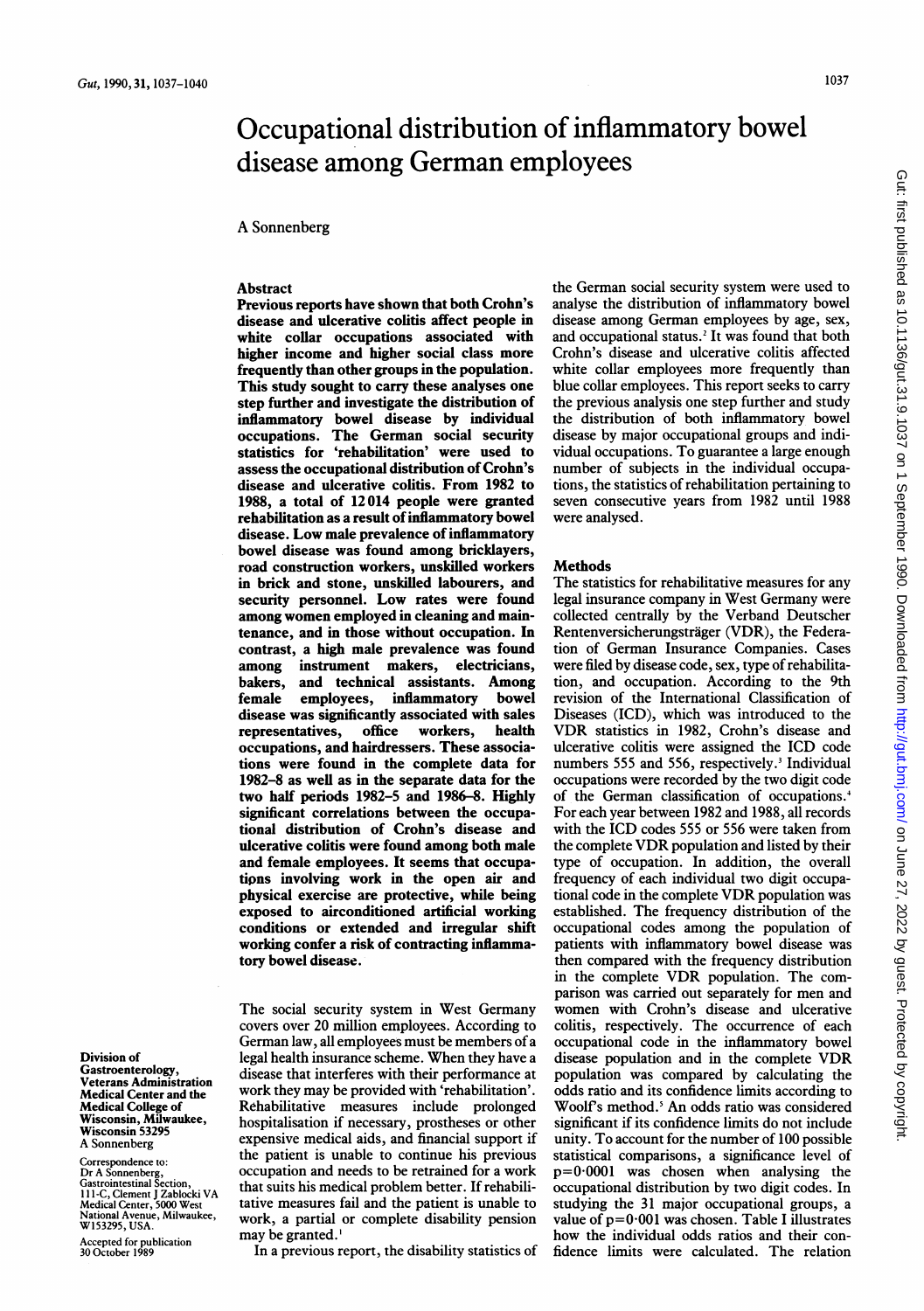TABLE I Calculation of odds ratio and confidence limits

|                 | Agriculture | Other<br>occupations | Sum     |
|-----------------|-------------|----------------------|---------|
| Crohn's disease | 33          | 3570                 | 3603    |
| Other diagnoses | 36235       | 2582676              | 2618911 |
| Sum             | 36268       | 2586246              | 2622514 |

Odds ratio (OR): OR =  $33 \times 2582676/3570 \times 36325 = 0.659$ .

Standard error (SE) of  $\ln$  OR: SE (1n OR)=(1/33+1/3570+<br>1/36 235 + 1/2 582 676)<sup>1/2</sup>=0·1750.

Confidence limits (CL): CL=exp  $[\ln \text{OR} \pm 3.891 \times \text{SE} (\ln \text{OR})] =$ <br>0.334 and 1.301

0:334 and 1:301.<br>For p<0-0001, p<0·001, and p<0·05: z=3·891, z=3·291, and z=<br>1·960, respectively.

between the occupational distribution of Crohn's disease and ulcerative colitis was tested by least squares linear regression analysis.<sup>6</sup>

#### **Results**

From 1982 to 1988, a total of 12014 patients were awarded rehabilitative measures from Crohn's disease and ulcerative colitis. Table II shows the breakdown of these patients by type of inflammatory bowel disease, sex, and major occupational group. In men, the occurrence of inflammatory bowel disease was low among workers in building and construction, unskilled labourers, machinists, and transport workers. It was high among blacksmiths, locksmiths, mechanics, and kin occupations; workers in electricity; and workers in food industry. In women the occurrence of inflammatory bowel disease was low among unskilled labourers, housekeepers, cleaning and maintenance workers, and among those without a specified occupaticn. It was high among women in instrument making and similar occupations; trade, banking, and insurance; administration and general office work; and health care. Crohn's disease and ulcerative colitis showed a similar occupational distribution. In men, the correlation coefficient for the comparison of Crohn's disease with ulcerative colitis was  $r=0.50$ ,  $n=31$ , p<0.005. In women, the correlation was restricted to those 24 out of 31 occupational groups with an odds ratio greater than 0 for both types of inflammatory bowel disease. The correlation coefficient was  $r=0.56$ ,  $n=24$ ,  $p<0.005$ .

Table III shows a further breakdown of Crohn's disease and ulcerative colitis by individual occupations. The presentation was restricted to those occupations which showed significant odds ratios or which contributed appreciably to <sup>a</sup> significant odds ratio in an occupational group as shown in Table II. Low odds ratios among men were associated with bricklayers, workers in road construction, unskilled workers in brick and stone, unskilled labourers, and security personnel. Low rates were also found among women employed in cleaning and maintenance, and those without occupation. In contrast, high odds ratios in men were found among instrument makers, electricians, bakers, and technical assistants. Among female employees, inflammatory bowel disease was significantly associated with sales representatives, office workers, health occupations, and hairdressers. To test the strength and validity of these associations, the data for the two halfperiods 1982-5 and 1986-8 were analysed separately. All associations reported above for the total period of 1982-8 could also be confirmed in the data from both half periods, albeit with less conservative levels of significance such as  $p < 0.001$  or  $p < 0.01$ .

The correlation between the occupational distribution of Crohn's disease and ulcerative colitis was  $r=0.43$ ,  $n=79$ ,  $p<0.0001$  in men and  $r=$  $0.40$ , n=53, p<0.005 in women. In the analysis

TABLE II Distribution of inflammatory bowel disease by major occupational group

|           |                                       | Men     |      |        |      |         | Women   |          |         |          |             |
|-----------|---------------------------------------|---------|------|--------|------|---------|---------|----------|---------|----------|-------------|
| Code      | Occupational group                    | Total   | CD   | ΟR     | UC   | ΟR      | Total   | CD       | ΟR      | UC       | ΟR          |
| $1 - 6$   | Agriculture, animal breeding, fishing | 36268   | 33   | 0.7    | 27   | 0.7     | 7472    | 20       | $1-3$   | 12       | $1.9*$      |
| $7 - 9$   | Mining                                | 49907   | 79   | $1-2$  | 48   | 0.9     | 758     | 1        | 0.6     | 1        | 1.6         |
| $10 - 11$ | Quarrying, stone                      | 4824    | 4    | 0.6    | 3    | 0.6     | 190     | 1        | 2.5     | $\Omega$ | 0.0         |
| $12 - 13$ | Pottery, glass                        | 5395    | 3    | 0.4    | 7    | 1.2     | 1514    | 6        | 1.9     | 0        | 0.0         |
| $14 - 15$ | <b>Chemical processing</b>            | 35 202  | 37   | 0.8    | 36   | 1.0     | 7804    | 16       | $1-0$   | 8        | $1-2$       |
| $16 - 17$ | Paper, printing                       | 25632   | 54   | 1.5    | 26   | 0.9     | 8538    | 13       | 0.7     | 10       | $1 - 4$     |
| 18        | Wood processing                       | 8486    | 11   | 0.9    | 6    | 0.7     | 623     | $\bf{0}$ | 0.0     | 0        | 0.0         |
| $19 - 24$ | Metal processing                      | 94 640  | 119  | 0.9    | 86   | 0.8     | 7203    | 13       | 0.9     | 3        | 0.5         |
| $25 - 30$ | Blacksmiths, locksmiths, mechanics    | 279 163 | 485  | $1.3*$ | 378  | $1.3*$  | 6405    | 20       | 1.5     | 16       | $3.0*$      |
| 31        | Electricity                           | 72315   | 161  | $1.7*$ | 137  | $1.8*$  | 1647    | 7        | 2.0     | $\bf{0}$ | 0.0         |
| 32        | Assembly line                         | 54391   | 65   | 0.9    | 53   | 0.9     | 27697   | 55       | 0.9     | 20       | 0.8         |
| $33 - 36$ | Textile, cloth                        | 12551   | 6    | 0.3    | 16   | $1-2$   | 64 160  | 122      | 0.9     | 46       | 0.8         |
| 37        | Leather processing                    | 5950    | 5    | 0.6    | 2    | 0.3     | 4608    | 9        | 0.9     | 5        | 1.3         |
| $39 - 43$ | Food, beverages, tobacco              | 43364   | 95   | $1.6*$ | 60   | 1.3     | 27000   | 38       | 0.7     | 21       | 0.9         |
| 44-47     | Building, construction                | 144 173 | 123  | $0.6*$ | 132  | 0.8     | 447     |          | $1 - 1$ | 0        | $0-0$       |
| 48-49     | Plasterers, tile layers, glazers      | 33369   | 54   | $1-2$  | 41   | 1.2     | 987     | 2        | 1.0     | 0        | 0.0         |
| 50        | Cabinet makers, carpenters            | 45746   | 58   | 0.9    | 68   | $1 - 4$ | 461     | 3        | 3.1     | 0        | 0.0         |
| 51        | <b>Painting</b>                       | 41827   | 58   | $1-0$  | 52   | 1.2     | 1689    | 4        | $1 - 1$ | 4        | $2.8*$      |
| 52        | Warehouse, delivery                   | 22136   | 29   | 1.0    | 17   | 0.7     | 22005   | 40       | 0.9     | 12       | 0.6         |
| 53        | <b>Unskilled labourers</b>            | 150617  | 176  | 0.8    | 113  | $0.7*$  | 114149  | 239      | $0.8*$  | 99       | $0.8*$      |
| 54        | <b>Machinists</b>                     | 70755   | 64   | $0.7*$ | 64   | 0.8     | 5705    | 6        | 0.5     | 7        | $1 - 4$     |
| $60 - 63$ | Engineers, technicians                | 272 194 | 344  | 0.9    | 310  | $1-1$   | 27 275  | 75       | $1-3$   | 39       | $1.7*$      |
| $68 - 70$ | Trade, banking, insurance             | 141075  | 237  | $1-2$  | 185  | $1-2$   | 239370  | 643      | $1.3*$  | 246      | $1.2*$      |
| $71 - 74$ | Transport                             | 259727  | 325  | 0.9    | 224  | $0.8*$  | 49372   | 89       | 0.9     | 41       | $1-0$       |
| $75 - 78$ | Administration, office                | 283446  | 407  | $1-1$  | 297  | $1-0$   | 536016  | 1271     | $1.2*$  | 518      | $1.2*$      |
| $79 - 81$ | Security                              | 63156   | 56   | $0.6*$ | 61   | 0.9     | 14894   | 14       | 0.4     | 6        | 0.5         |
| $82 - 83$ | Literature, art                       | 16599   | 23   | 1.0    | 20   | 1·1     | 14309   | 26       | 0.9     | 17       | $1 - 4$     |
| $84 - 85$ | Health care                           | 22238   | 32   | $1-0$  | 21   | 0.9     | 122810  | 326      | $1.3*$  | 115      | $1 \cdot 1$ |
| $86 - 89$ | Social care, teaching                 | 30730   | 52   | 1.2    | 33   | $1-0$   | 73236   | 144      | 0.9     | 64       | $1-0$       |
| $90 - 93$ | Hygiene, cleaning, maintenance        | 31837   | 33   | 0.8    | 26   | 0.8     | 194601  | 364      | 0.9     | 137      | $0.8*$      |
| 97-99     | No occupation named                   | 264801  | 375  | $1-0$  | 258  | 0.9     | 281 594 | 423      | $0.7*$  | 166      | $0.7*$      |
| $1 - 99$  | All occupations                       | 2622514 | 3603 |        | 2807 |         | 1894539 | 3991     |         | 1613     |             |

Numbers in the Table reflect rehabilitation arising from all diagnoses (=Total), Crohn's disease (=CD), and ulcerative colitis (=UC) in every major occupational group. Odds ratios (=OR) were calculated as shown in Table I for the example of the first occupational order<br>related to agriculture, animal breeding, and fishing.<br>\*p<0·001 for OR>1·0 or OR<1·0.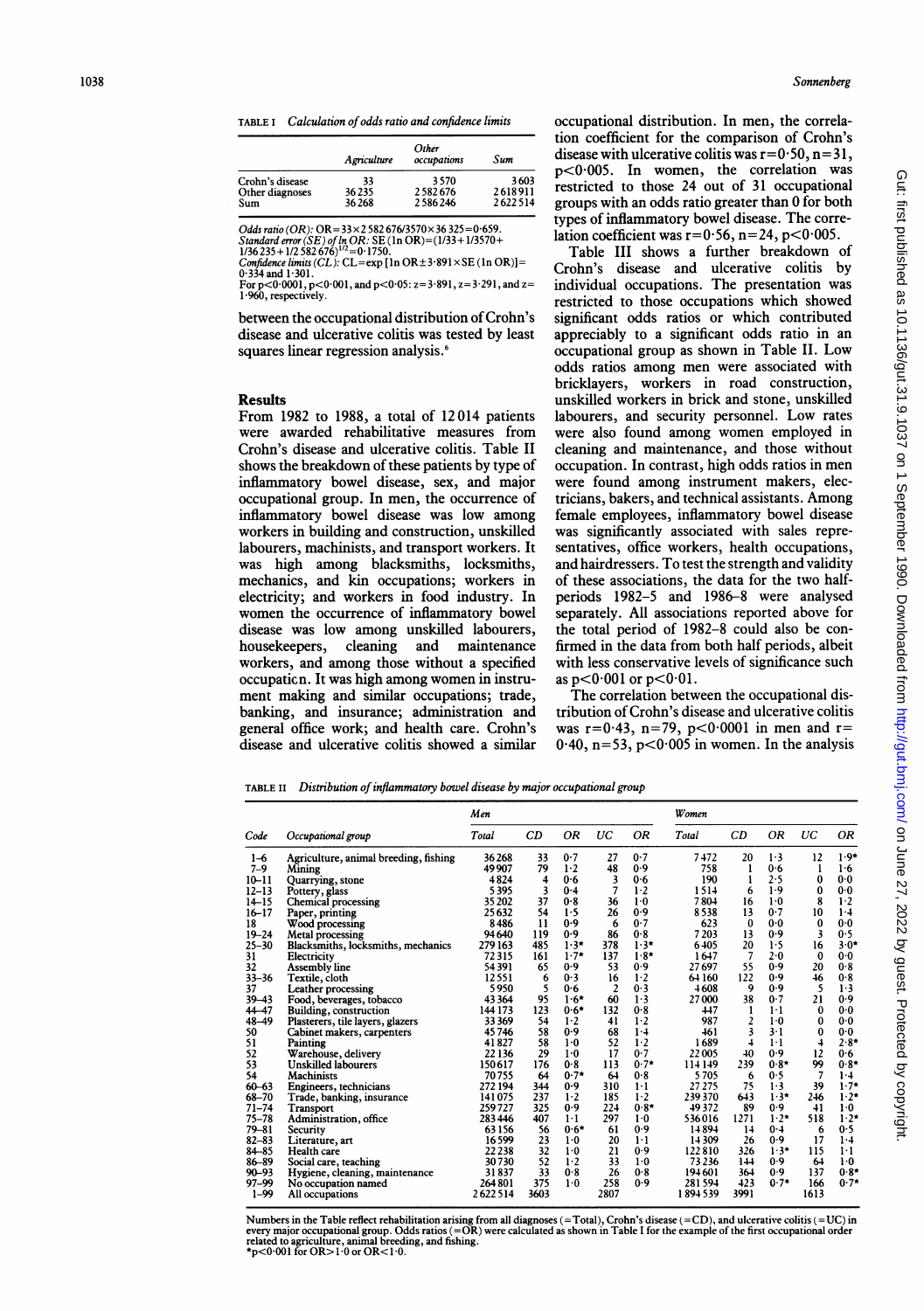TABLE III Distribution of inflammatory bowel disease among individual occupations

| Women<br>Men<br>UC<br>0R<br>UC<br><b>OR</b><br>CD<br><b>OR</b><br>CD<br>OR<br>Total<br>Total<br>Code<br>Occupational group<br>$2.6*$<br>$1.9*$<br>10<br>0.7<br>0.7<br>4456<br>18<br>19152<br>19<br>14<br>5<br>Gardeners and florists<br>67<br>-1<br>4.2<br>0<br>0.0<br>$1.4*$<br>$1 - 7 +$<br>114<br>36718<br>70<br>26<br>Plumbers<br>$\mathbf{2}$<br>91<br>1850<br>0.5<br>4<br>2.5<br>145<br>$1 - 7 +$<br>$1.4*$<br>61638<br>28<br>Mechanics<br>27<br>1.8<br>0<br>0.0<br>$1.7*$<br>1.3<br>266<br>1<br>19411<br>45<br>29<br>Tool makers<br>11<br>9<br>2395<br>12<br>$2.4*$<br>4.4<br>17<br>$2.1*$<br>1.7<br>30<br>5959<br>Instrument makers<br>2.0<br>0<br>0.0<br>137<br>1.8<br>7<br>$1.7+$<br>1647<br>72315<br>161<br>31<br>Electricians<br>9<br>$2.3*$<br>1.9<br>$2.7 +$<br>$\frac{22}{77}$<br>$1.7*$<br>1851<br>3<br>12180<br>45<br>39<br><b>Bakers</b><br>1<br>0.0<br>0.9<br>232<br>$2 \cdot 1$<br>0<br>79530<br>64<br>0.61<br>44<br><b>Bricklayers</b><br>0.0<br>0<br>0.0<br>0<br>14<br>0.8<br>16750<br>13<br>$0.6*$<br>65<br>46<br>Road constructors<br>13<br>82<br>0<br>0.0<br>0<br>0.0<br>10<br>$0.5*$<br>0.8<br>47<br>15642<br>Unskilled workers in brick and stone<br>239<br>99<br>$0.8*$<br>$0.8*$<br>113<br>$0.7*$<br>144 149<br>$0.8*$<br>53<br>150617<br>176<br>Unskilled labourers<br>27<br>$2.5+$<br>$1.7*$<br>51<br>$1.9+$<br>35<br>12871<br>19022<br>53<br>2.01<br>63<br><b>Technical assistants</b> |
|------------------------------------------------------------------------------------------------------------------------------------------------------------------------------------------------------------------------------------------------------------------------------------------------------------------------------------------------------------------------------------------------------------------------------------------------------------------------------------------------------------------------------------------------------------------------------------------------------------------------------------------------------------------------------------------------------------------------------------------------------------------------------------------------------------------------------------------------------------------------------------------------------------------------------------------------------------------------------------------------------------------------------------------------------------------------------------------------------------------------------------------------------------------------------------------------------------------------------------------------------------------------------------------------------------------------------------------------------------------------------------------------------------------------|
|                                                                                                                                                                                                                                                                                                                                                                                                                                                                                                                                                                                                                                                                                                                                                                                                                                                                                                                                                                                                                                                                                                                                                                                                                                                                                                                                                                                                                        |
|                                                                                                                                                                                                                                                                                                                                                                                                                                                                                                                                                                                                                                                                                                                                                                                                                                                                                                                                                                                                                                                                                                                                                                                                                                                                                                                                                                                                                        |
|                                                                                                                                                                                                                                                                                                                                                                                                                                                                                                                                                                                                                                                                                                                                                                                                                                                                                                                                                                                                                                                                                                                                                                                                                                                                                                                                                                                                                        |
|                                                                                                                                                                                                                                                                                                                                                                                                                                                                                                                                                                                                                                                                                                                                                                                                                                                                                                                                                                                                                                                                                                                                                                                                                                                                                                                                                                                                                        |
|                                                                                                                                                                                                                                                                                                                                                                                                                                                                                                                                                                                                                                                                                                                                                                                                                                                                                                                                                                                                                                                                                                                                                                                                                                                                                                                                                                                                                        |
|                                                                                                                                                                                                                                                                                                                                                                                                                                                                                                                                                                                                                                                                                                                                                                                                                                                                                                                                                                                                                                                                                                                                                                                                                                                                                                                                                                                                                        |
| 92<br>192<br>$1.3*$<br>128<br>$1.3*$<br>1.2<br>182218<br>510<br>1.4<br>74571<br>68<br>Sales representatives<br>81<br>117<br>51<br>1.2<br>52323<br>89<br>$1.2$ *<br>$1.5*$<br>50214<br>$1-1$                                                                                                                                                                                                                                                                                                                                                                                                                                                                                                                                                                                                                                                                                                                                                                                                                                                                                                                                                                                                                                                                                                                                                                                                                            |
| 69<br><b>Bankers</b><br>$1-0$<br>157425<br>188<br>$0.9*$<br>145<br>0.9<br>4563<br>10<br>$1-0$<br>4<br>71<br>Ground transport<br>$1 - 2 +$<br>455<br>$1.2*$<br>$1.1*$<br>26<br>$1-0$<br>458400<br>1104<br>200 311<br>309<br>78<br>Office workers, clerks                                                                                                                                                                                                                                                                                                                                                                                                                                                                                                                                                                                                                                                                                                                                                                                                                                                                                                                                                                                                                                                                                                                                                                |
| $0.4*$<br>0.4<br>$0.6*$<br>43<br>0.8<br>11832<br>-10<br>4<br>43<br>79<br>51861<br>Security<br>110<br>19<br>120550<br>321<br>$1.3+$<br>1·1<br>85<br>19910<br>30<br>$1-1$<br>0.9<br><b>Health occupations</b><br>$4.3+$<br>$2.3 +$<br>12576<br>110<br>24<br>6<br>1.6<br>$\mathbf{2}$<br>0.7                                                                                                                                                                                                                                                                                                                                                                                                                                                                                                                                                                                                                                                                                                                                                                                                                                                                                                                                                                                                                                                                                                                              |
| 2736<br>90<br><b>Barbers</b><br>65<br>$0.6*$<br>9<br>117<br>$0.5 +$<br>14<br>0.8<br>0.6<br>115 294<br>93<br>13289<br>Cleaning and housekeeping<br>$0.8*$<br>248<br>229 360<br>401<br>$0.8 +$<br>154<br>99<br>250865<br>350<br>$1-0$<br>0.9<br>Without specified occupation                                                                                                                                                                                                                                                                                                                                                                                                                                                                                                                                                                                                                                                                                                                                                                                                                                                                                                                                                                                                                                                                                                                                             |
| risk associated with the individual occupation.<br><b>Discussion</b><br>In subsequent analyses, therefore, the regression<br>As shown by the present study, sedentary<br>between Crohn's disease and ulcerative colitis<br>occupations and occupations which are per-<br>was restricted to the largest occupations with<br>formed indoors seem to be associated with a<br>most employees. A total of 10000 cases was<br>higher risk of inflammatory bowel disease.<br>arbitrarily chosen as cut off point. Figure 1<br>Similarly, and possibly by the same mechanisms,<br>shows the results of the two separate regression<br>more prestigious and physically less demanding<br>analyses among male and female employees.<br>occupations are also associated with an increased<br>Highly significant correlations between the<br>risk. By contrast, physically demanding occupa-<br>occupational distribution of Crohn's disease and<br>tions and occupations with small educational and<br>ulcerative colitis were found among both male                                                                                                                                                                                                                                                                                                                                                                              |
| training requirements seem to be associated with<br>a small risk only. In more general terms, being in<br>the open air and having to exercise seem to be<br>Men<br>protective working conditions, while being con-                                                                                                                                                                                                                                                                                                                                                                                                                                                                                                                                                                                                                                                                                                                                                                                                                                                                                                                                                                                                                                                                                                                                                                                                     |
| Men                                                                                                                                                                                                                                                                                                                                                                                                                                                                                                                                                                                                                                                                                                                                                                                                                                                                                                                                                                                                                                                                                                                                                                                                                                                                                                                                                                                                                    |
| $r = 0.73$<br>$n = 43$                                                                                                                                                                                                                                                                                                                                                                                                                                                                                                                                                                                                                                                                                                                                                                                                                                                                                                                                                                                                                                                                                                                                                                                                                                                                                                                                                                                                 |
| Odds ratio of ulcerative colitis<br>p < 0.0001                                                                                                                                                                                                                                                                                                                                                                                                                                                                                                                                                                                                                                                                                                                                                                                                                                                                                                                                                                                                                                                                                                                                                                                                                                                                                                                                                                         |
| o<br>$\overline{2}$<br>$r = 0.64$<br>$n = 41$<br>3                                                                                                                                                                                                                                                                                                                                                                                                                                                                                                                                                                                                                                                                                                                                                                                                                                                                                                                                                                                                                                                                                                                                                                                                                                                                                                                                                                     |
| Odds ratio of ulcerative colitis<br>p < 0.0001<br>Women                                                                                                                                                                                                                                                                                                                                                                                                                                                                                                                                                                                                                                                                                                                                                                                                                                                                                                                                                                                                                                                                                                                                                                                                                                                                                                                                                                |
| 1.5<br>Women<br>2.                                                                                                                                                                                                                                                                                                                                                                                                                                                                                                                                                                                                                                                                                                                                                                                                                                                                                                                                                                                                                                                                                                                                                                                                                                                                                                                                                                                                     |
|                                                                                                                                                                                                                                                                                                                                                                                                                                                                                                                                                                                                                                                                                                                                                                                                                                                                                                                                                                                                                                                                                                                                                                                                                                                                                                                                                                                                                        |
| $1-0$                                                                                                                                                                                                                                                                                                                                                                                                                                                                                                                                                                                                                                                                                                                                                                                                                                                                                                                                                                                                                                                                                                                                                                                                                                                                                                                                                                                                                  |
| r=0-80<br>$n = 24$                                                                                                                                                                                                                                                                                                                                                                                                                                                                                                                                                                                                                                                                                                                                                                                                                                                                                                                                                                                                                                                                                                                                                                                                                                                                                                                                                                                                     |
| $0 - 5$<br>p < 0.0001<br>$r = 0.70$                                                                                                                                                                                                                                                                                                                                                                                                                                                                                                                                                                                                                                                                                                                                                                                                                                                                                                                                                                                                                                                                                                                                                                                                                                                                                                                                                                                    |
| $\mathbf 0$<br>$\mathbf{z}$<br>з<br>5<br>n = 22<br>Odds ratio of Crohn's disease<br>p < 0.0005                                                                                                                                                                                                                                                                                                                                                                                                                                                                                                                                                                                                                                                                                                                                                                                                                                                                                                                                                                                                                                                                                                                                                                                                                                                                                                                         |
|                                                                                                                                                                                                                                                                                                                                                                                                                                                                                                                                                                                                                                                                                                                                                                                                                                                                                                                                                                                                                                                                                                                                                                                                                                                                                                                                                                                                                        |
| Figure 1: Correlation of Crohn's disease with ulcerative colitis<br>0.<br>among different occupations. The odds ratios shown on the $x$                                                                                                                                                                                                                                                                                                                                                                                                                                                                                                                                                                                                                                                                                                                                                                                                                                                                                                                                                                                                                                                                                                                                                                                                                                                                                |

### **Discussion**



Figure 1: Correlation of Crohn's disease with ulcerative colitis among different occupations. The odds ratios shown on the x and y axis measure the risk of Crohn's disease and ulcerative colitis respectively, associated with individual occupations. Each point represents one occupation. Only occupational codes with a total ofmore than 10 000 male orfemale patients are considered in the regression analysis.



Figure 2: Correlation of the occupational variation of the odds ratio in Crohn's disease v ulcerative colitis. Figure 2 shows similar regression analyses as in Figure <sup>I</sup> with two outliers omitted from each regression.